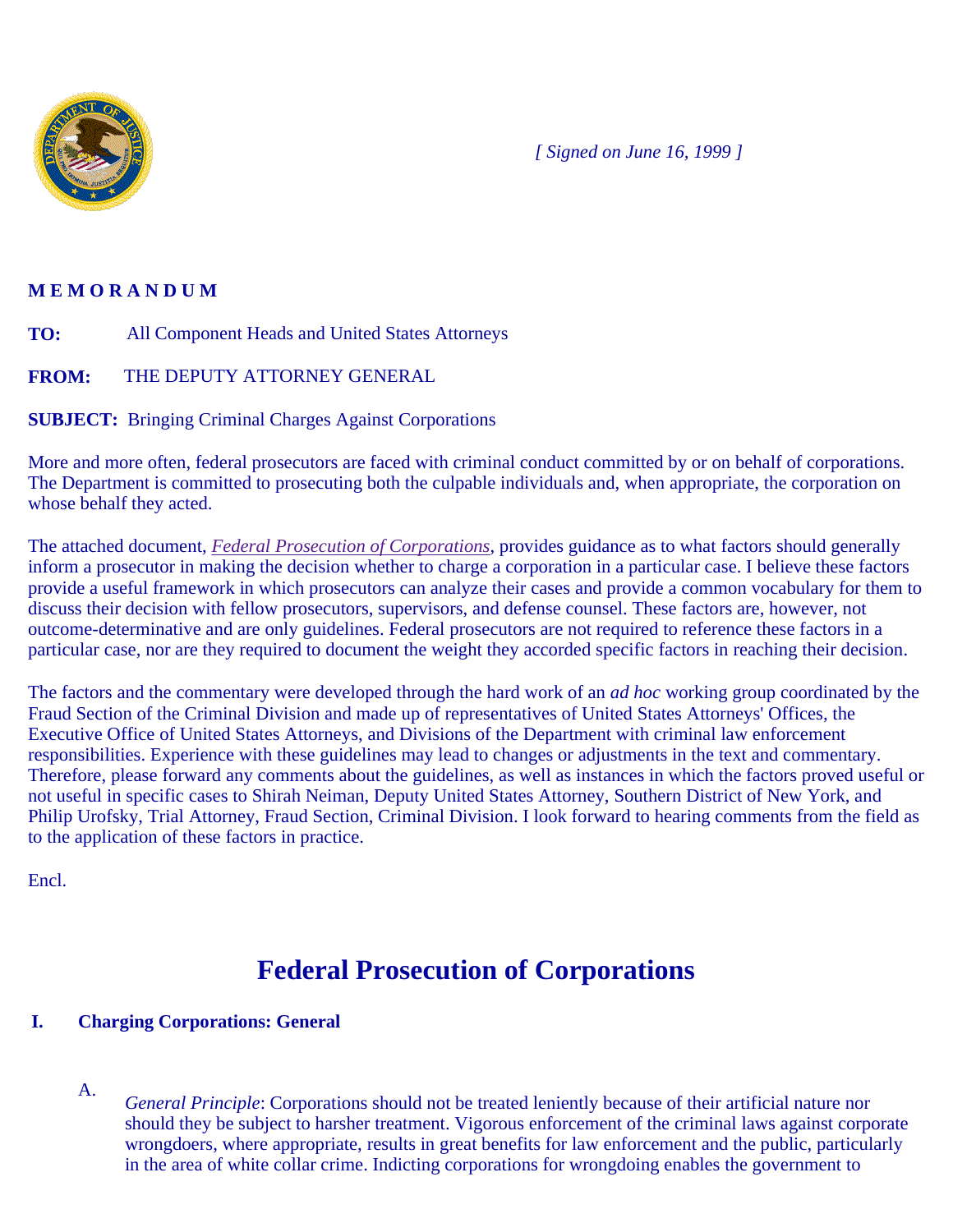address and be a force for positive change of corporate culture, alter corporate behavior, and prevent, discover, and punish white collar crime.

B.

*Comment*: In all cases involving corporate wrongdoing, prosecutors should consider the factors discussed herein. First and foremost, prosecutors should be aware of the important public benefits that may flow from indicting a corporation in appropriate cases. For instance, corporations are likely to take immediate remedial steps when one is indicted for criminal conduct that is pervasive throughout a particular industry, and thus an indictment often provides a unique opportunity for deterrence on a massive scale. In addition, a corporate indictment may result in specific deterrence by changing the culture of the indicted corporation and the behavior of its employees. Finally, certain crimes that carry with them a substantial risk of great public harm,*e.g.*, environmental crimes or financial frauds, are by their nature most likely to be committed by businesses, and there may, therefore, be a substantial federal interest in indicting the corporation.

Charging a corporation, however, does not mean that individual directors, officers, employees, or shareholders should not also be charged. Prosecution of a corporation is not a substitute for the prosecution of criminally culpable individuals within or without the corporation. Further, imposition of individual criminal liability on such individuals provides a strong deterrent against future corporate wrongdoing.

Corporations are "legal persons," capable of suing and being sued, and capable of committing crimes. Under the doctrine of *respondeat superior*, a corporation may be held criminally liable for the illegal acts of its directors, officers, employees, and agents. To be held liable for these actions, the government must establish that the corporate agent's actions (i) were within the scope of his duties and (ii) were intended, at least in part, to benefit the corporation. In all cases involving wrongdoing by corporate agents, prosecutors should consider the corporation, as well as the responsible individuals, as potential criminal targets.

Agents, however, may act for mixed reasons -- both for self-aggrandizement (both direct and indirect) and for the benefit of the corporation, and a corporation may be held liable as long as one motivation of its agent is to benefit the corporation. Thus, in *United States v. Automated Medical Laboratories*, 770 F.2d 399 (4th Cir. 1985), the court affirmed the corporation's conviction for the actions of a subsidiary's employee despite its claim that the employee was acting for his own benefit, namely his "ambitious nature and his desire to ascend the corporate ladder." The court stated, "Partucci was clearly acting in part to benefit AML since his advancement within the corporation depended on AML's well-being and its lack of difficulties with the FDA." Similarly, in *United States v. Cincotta*, 689 F.2d 238, 241-42 (1st Cir. 1982), the court held, "criminal liability may be imposed on the corporation only where the agent is acting within the scope of his employment. That, in turn, requires that the agent be performing acts of the kind which he is authorized to perform, and those acts must be motivated -- at least in part -- by an intent to benefit the corporation." Applying this test, the court upheld the corporation's conviction, notwithstanding the substantial personal benefit reaped by its miscreant agents, because the fraudulent scheme required money to pass through the corporation's treasury and the fraudulently obtained goods were resold to the corporation's customers in the corporation's name. As the court concluded, "Mystic--not the individual defendants--was making money by selling oil that it had not paid for."

Moreover, the corporation need not even necessarily profit from its agent's actions for it to be held liable. In *Automated Medical Laboratories*, the Fourth Circuit stated:

[B]enefit is not a "touchstone of criminal corporate liability; benefit at best is an evidential, not an operative, fact." Thus, whether the agent's actions ultimately redounded to the benefit of the corporation is less significant than whether the agent acted with the intent to benefit the corporation. The basic purpose of requiring that an agent have acted with the intent to benefit the corporation, however, is to insulate the corporation from criminal liability for actions of its agents which be inimical to the interests of the corporation or which may have been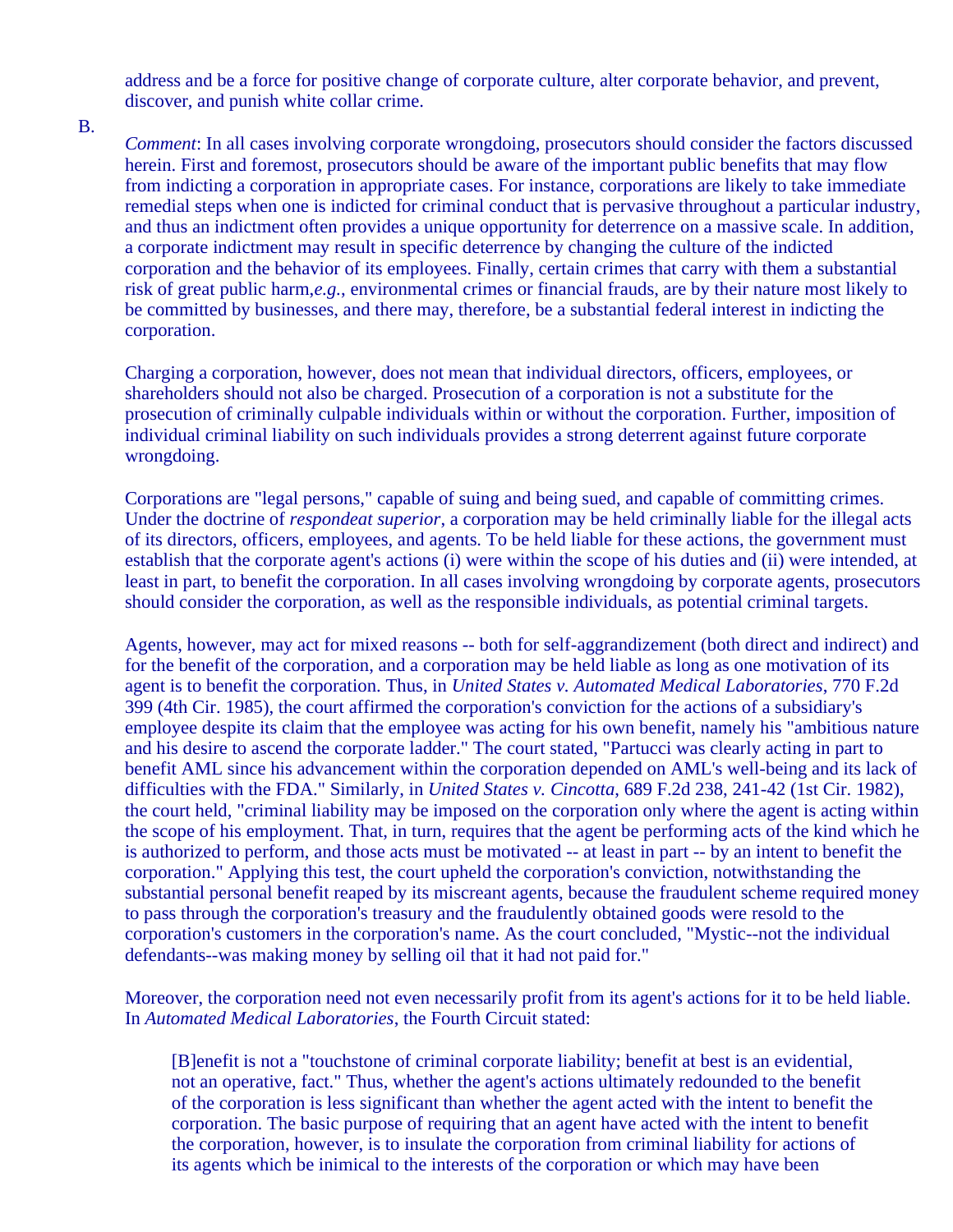undertaken *solely* to advance the interests of that agent or of a party other than the corporation.

*Id*. at 407 (emphasis added; quoting *Old Monastery Co. v. United States*, 147 F.2d 905, 908 (4th Cir.), *cert. denied*, 326 U.S. 734 (1945)).

## **II. Charging Corporations -- Factors to Be Considered**

- A. *General Principle*: Generally, prosecutors should apply the same factors in determining whether to charge a corporation as they do with respect to individuals. *See* U.S.A.M. § 9-27.220, *et seq*. Thus, the prosecutor should weigh all of the factors normally considered in the sound exercise of prosecutorial judgment: the sufficiency of the evidence, the likelihood of success at trial, the probable deterrent, rehabilitative, and other consequences of conviction, and the adequacy of non-criminal approaches. *See id.* However, due to the nature of the corporate "person," some additional factors are present. In conducting an investigation, determining whether to bring charges, and negotiating plea agreements, prosecutors should consider the following factors in reaching a decision as to the proper treatment of a corporate target:
	- 1. The nature and seriousness of the offense, including the risk of harm to the public, and applicable policies and priorities, if any, governing the prosecution of corporations for particular categories of crime (*see* section III*,infra*);
	- 2. The pervasiveness of wrongdoing within the corporation, including the complicity in, or condonation of, the wrongdoing by corporate management (*see* section IV, *infra*);
	- 3. The corporation's history of similar conduct, including prior criminal, civil, and regulatory enforcement actions against it (*see* section V, *infra*);
	- 4. The corporation's timely and voluntary disclosure of wrongdoing and its willingness to cooperate in the investigation of its agents, including, if necessary, the waiver of the corporate attorney-client and work product privileges (*see* section VI, *infra*);
	- 5. The existence and adequacy of the corporation's compliance program (*see* section VII, *infra*);
	- 6. The corporation's remedial actions, including any efforts to implement an effective corporate compliance program or to improve an existing one, to replace responsible management, to discipline or terminate wrongdoers, to pay restitution, and to cooperate with the relevant government agencies (*see* section VIII, *infra*);
	- 7. Collateral consequences, including disproportionate harm to shareholders and employees not proven personally culpable (*see* section IX, *infra*); and
	- 8. The adequacy of non-criminal remedies, such as civil or regulatory enforcement actions (*see* section X, *infra*).
- B. *Comment*: As with the factors relevant to charging natural persons, the foregoing factors are intended to provide guidance rather than to mandate a particular result. The factors listed in this section are intended to be illustrative of those that should be considered and not a complete or exhaustive list. Some or all of these factors may or may not apply to specific cases, and in some cases one factor may override all others. Further, national law enforcement policies in various enforcement areas may require that more or less weight be given to certain of these factors than to others.

In making a decision to charge a corporation, the prosecutor generally has wide latitude in determining when, whom, how, and even whether to prosecute for violations of Federal criminal law. In exercising that discretion, prosecutors should consider the following general statements of principles that summarize appropriate considerations to be weighed and desirable practices to be followed in discharging their prosecutorial responsibilities. In doing so, prosecutors should ensure that the general purposes of the criminal law -- assurance of warranted punishment, deterrence of further criminal conduct, protection of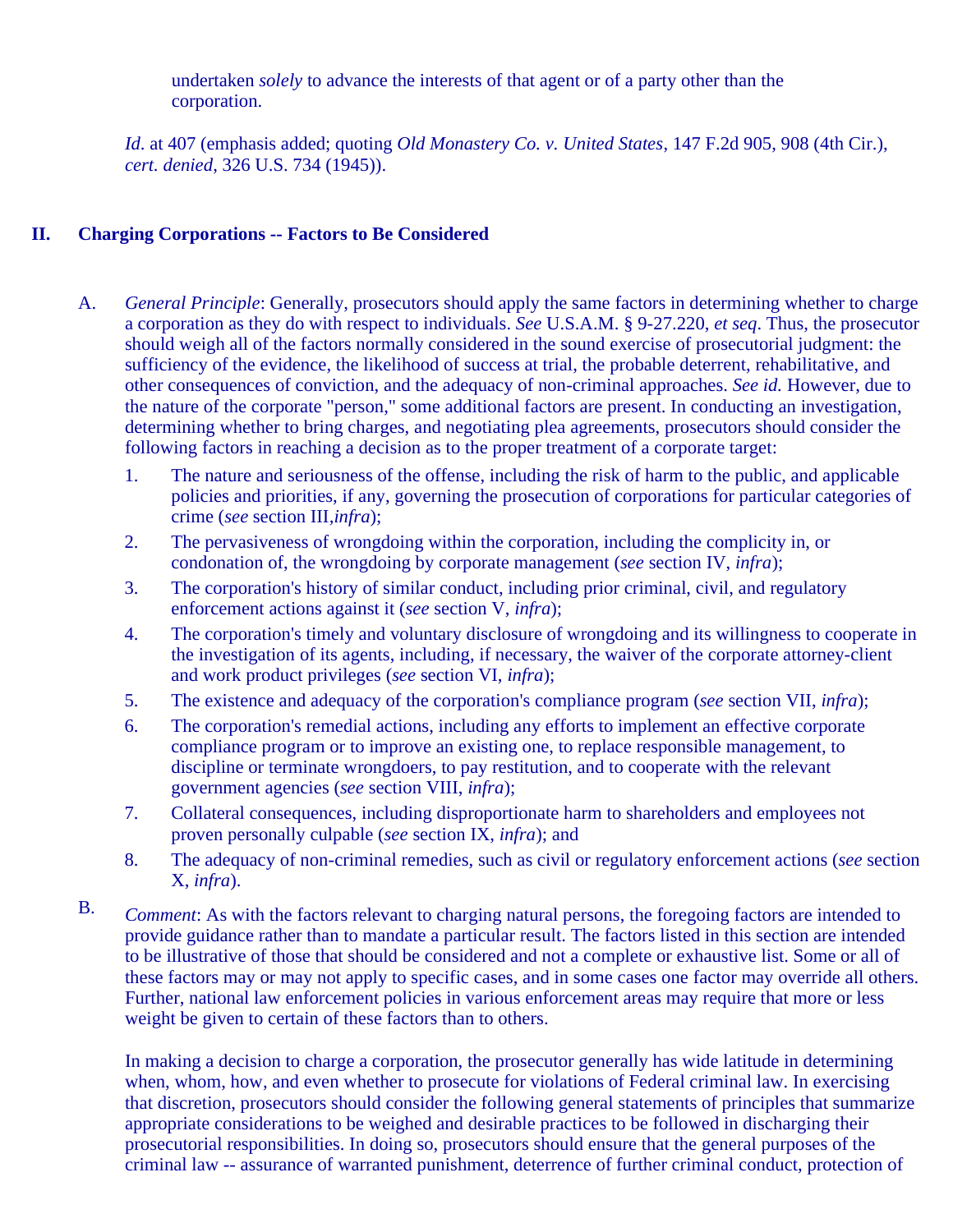the public from dangerous and fraudulent conduct, rehabilitation of offenders, and restitution for victims and affected communities -- are adequately met, taking into account the special nature of the corporate "person."

### **III. Charging a Corporation: Special Policy Concerns**

- A. *General Principle*: The nature and seriousness of the crime, including the risk of harm to the public from the criminal conduct, are obviously primary factors in determining whether to charge a corporation. In addition, corporate conduct, particularly that of national and multi-national corporations, necessarily intersects with federal economic, taxation, and criminal law enforcement policies. In applying these principles, prosecutors must consider the practices and policies of the appropriate Division of the Department, and must comply with those policies to the extent required.
- B. *Comment*: In determining whether to charge a corporation, prosecutors should take into account federal law enforcement priorities as discussed above. *See* § 9-27.230. In addition, however, prosecutors must be aware of the specific policy goals and incentive programs established by the respective Divisions and regulatory agencies. Thus, whereas natural persons may be given incremental degrees of credit (ranging from immunity to lesser charges to sentencing considerations) for turning themselves in, making statements against their penal interest, and cooperating in the government's investigation of their own and others' wrongdoing, the same approach may not be appropriate in all circumstances with respect to corporations. As an example, it is entirely proper in many investigations for a prosecutor to consider the corporation's pre-indictment conduct, *e.g*., voluntary disclosure, cooperation, remediation or restitution, in determining whether to seek an indictment. However, this would not necessarily be appropriate in an antitrust investigation, in which antitrust violations, by definition, go to the heart of the corporation's business and for which the Antitrust Division has therefore established a firm policy, understood in the business community, that credit should not be given at the charging stage for a compliance program and that amnesty is available only to the first corporation to make full disclosure to the government. As another example, the Tax Division has a strong preference for prosecuting responsible individuals, rather than entities, for corporate tax offenses. Thus, in determining whether or not to charge a corporation, prosecutors should consult with the Criminal, Antitrust, Tax, and Environmental and Natural Resources Divisions, if appropriate or required.

## **IV. Charging a Corporation: Pervasiveness of Wrongdoing Within the Corporation**

- A. *General Principle*: A corporation can only act through natural persons, and it is therefore held responsible for the acts of such persons fairly attributable to it. Charging a corporation for even minor misconduct may be appropriate where the wrongdoing was pervasive and was undertaken by a large number of employees or by all the employees in a particular role within the corporation, *e.g*., salesmen or procurement officers, or was condoned by upper management. On the other hand, in certain limited circumstances, it may not be appropriate to impose liability upon a corporation, particularly one with a compliance program in place, under a strict *respondeat superior* theory for the single isolated act of a rogue employee. There is, of course, a wide spectrum between these two extremes, and a prosecutor should exercise sound discretion in evaluating the pervasiveness of wrongdoing within a corporation.
- B.

*Comment*: Of these factors, the most important is the role of management. Although acts of even lowlevel employees may result in criminal liability, a corporation is directed by its management and management is responsible for a corporate culture in which criminal conduct is either discouraged or tacitly encouraged. As stated in commentary to the Sentencing Guidelines: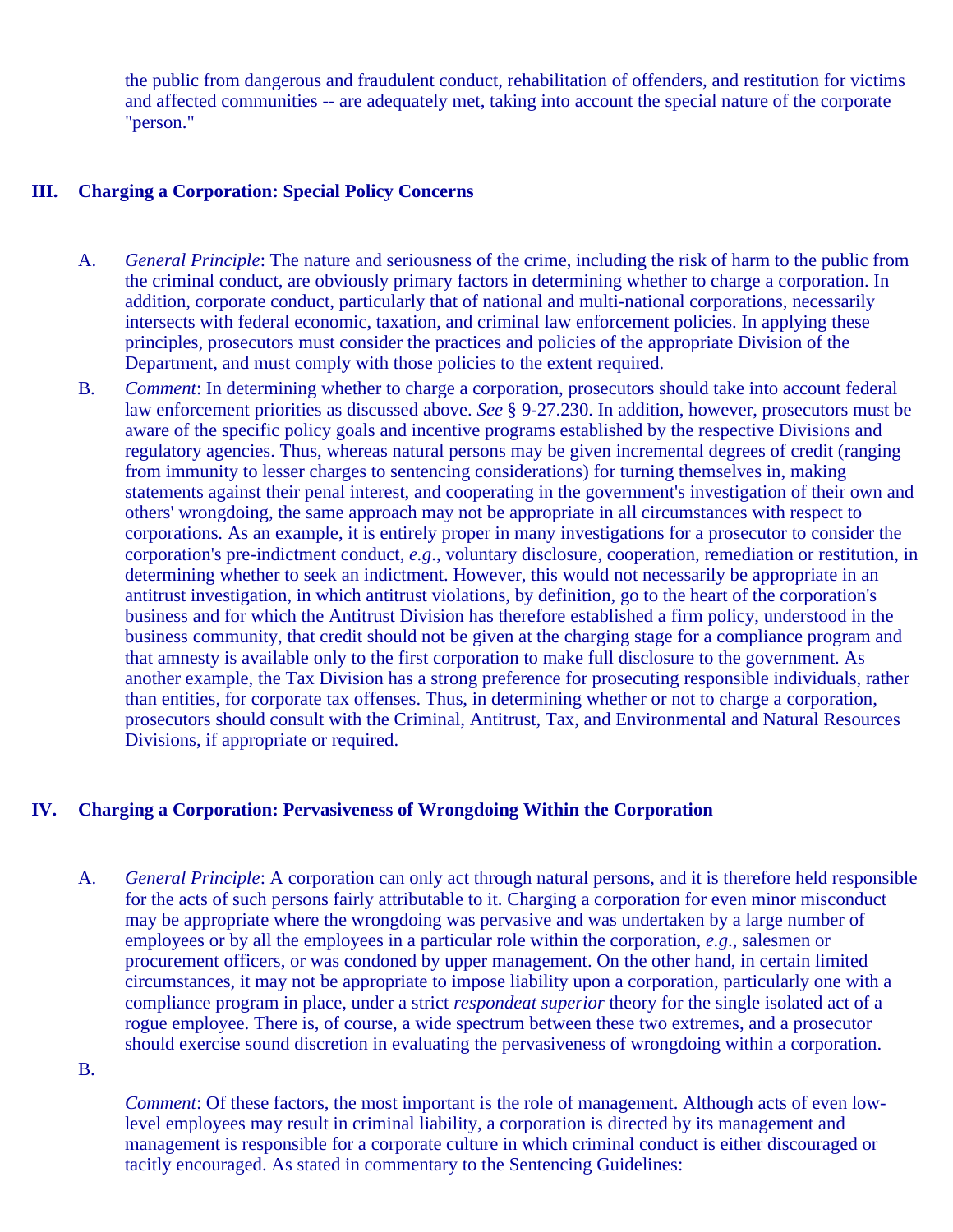Pervasiveness [is] case specific and [will] depend on the number, and degree of responsibility, of individuals [with] substantial authority . . . who participated in, condoned, or were willfully ignorant of the offense. Fewer individuals need to be involved for a finding of pervasiveness if those individuals exercised a relatively high degree of authority. Pervasiveness can occur either within an organization as a whole or within a unit of an organization.

U.S.S.G. § 8C2.5, comment. (n. 4).

### **V. Charging the Corporation: The Corporation's Past History**

- A. *General Principle*: Prosecutors may consider a corporation's history of similar conduct, including prior criminal, civil, and regulatory enforcement actions against it, in determining whether to bring criminal charges.
- B. *Comment*: A corporation, like a natural person, is expected to learn from its mistakes. A history of similar conduct may be probative of a corporate culture that encouraged, or at least condoned, such conduct, regardless of any compliance programs. Criminal prosecution of a corporation may be particularly appropriate where the corporation previously had been subject to non-criminal guidance, warnings, or sanctions, or previous criminal charges, and yet it either had not taken adequate action to prevent future unlawful conduct or had continued to engage in the conduct in spite of the warnings or enforcement actions taken against it. In making this determination, the corporate structure itself, *e.g*., subsidiaries or operating divisions, should be ignored, and enforcement actions taken against the corporation or any of its divisions, subsidiaries, and affiliates should be considered. *See* U.S.S.G. § 8C2.5(c) & comment. (n. 6).

#### **VI. Charging the Corporation: Cooperation and Voluntary Disclosure**

- A. *General Principle*: In determining whether to charge a corporation, that corporation's timely and voluntary disclosure of wrongdoing and its willingness to cooperate with the government's investigation may be relevant factors. In gauging the extent of the corporation's cooperation, the prosecutor may consider the corporation's willingness to identify the culprits within the corporation, including senior executives, to make witnesses available, to disclose the complete results of its internal investigation, and to waive the attorney-client and work product privileges.
- B. *Comment*: In investigating wrongdoing by or within a corporation, a prosecutor is likely to encounter several obstacles resulting from the nature of the corporation itself. It will often be difficult to determine which individual took which action on behalf of the corporation. Lines of authority and responsibility may be shared among operating divisions or departments, and records and personnel may be spread throughout the United States or even among several countries. Where the criminal conduct continued over an extended period of time, the culpable or knowledgeable personnel may have been promoted, transferred, or fired, or they may have quit or retired. Accordingly, a corporation's cooperation may be critical in identifying the culprits and locating relevant evidence.

In some circumstances, therefore, granting a corporation immunity or amnesty may be considered in the course of the government's investigation. In such circumstances, prosecutors should refer to the principles governing non-prosecution agreements generally. See USAM § 9-27.600-650. Specifically, these principles permit a non-prosecution agreement in exchange for cooperation when a corporation's "timely cooperation appears to be necessary to the public interest and other means of obtaining the desired cooperation are unavailable or would not be effective." Prosecutors should note that in the case of national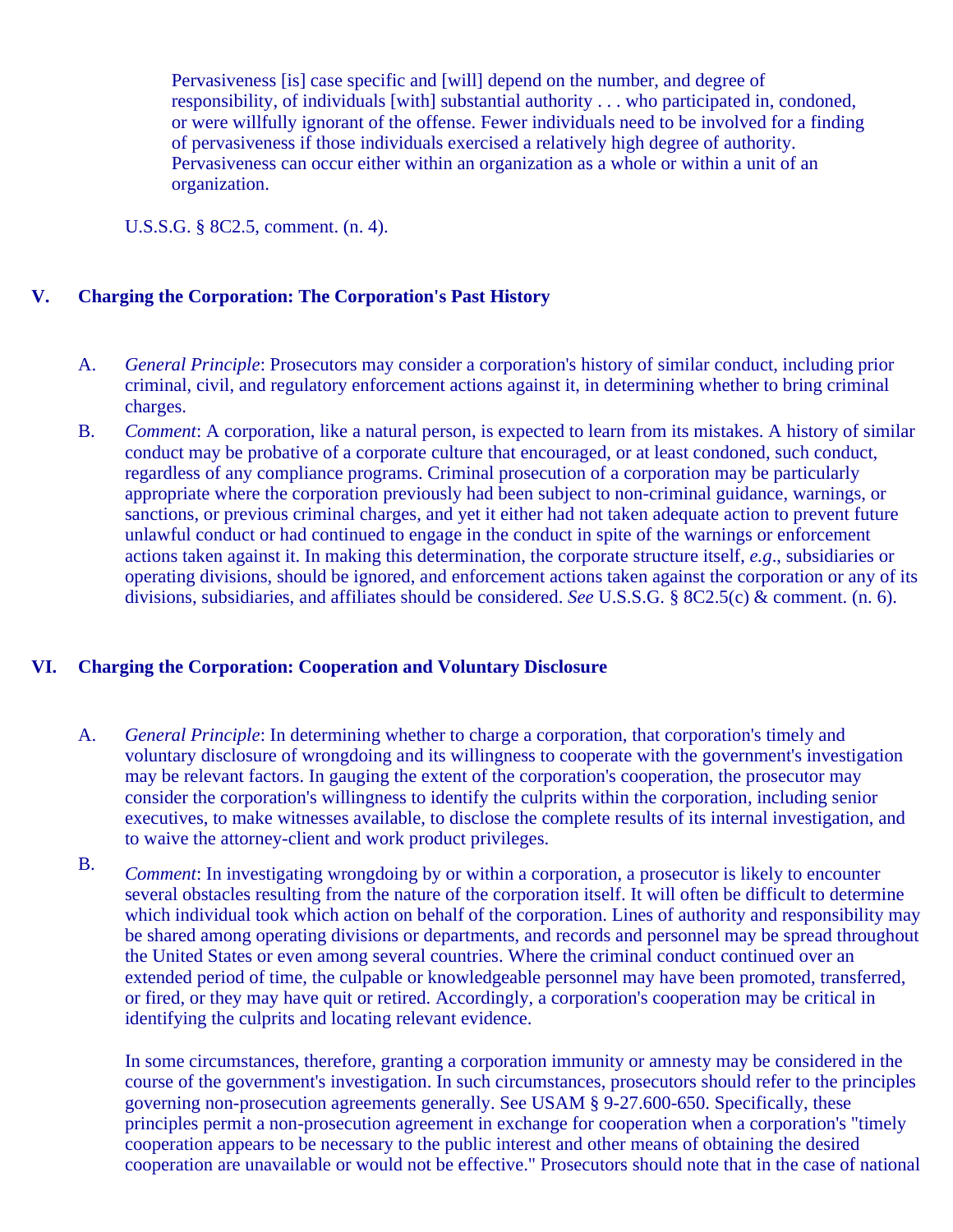or multi-national corporations, multi-district or global agreements may be necessary. See USAM § 9- 27.641.

In addition, the Department, in conjunction with regulatory agencies and other executive branch departments, encourages corporations, as part of their compliance programs, to conduct internal investigations and to disclose their findings to the appropriate authorities. Some agencies, such as the SEC and the EPA, as well as the Department's Environmental and Natural Resources Division, have formal voluntary disclosure programs in which self-reporting, coupled with remediation and additional criteria, may qualify the corporation for amnesty or reduced sanctions.  $(1)$  Even in the absence of a formal program, prosecutors may consider a corporation's timely and voluntary disclosure in evaluating the adequacy of the corporation's compliance program and its management's commitment to the compliance program. However, prosecution and economic policies specific to the industry or statute may require prosecution notwithstanding a corporation's willingness to cooperate. For example, the Antitrust Division offers amnesty only to the first corporation to agree to cooperate. This creates a strong incentive for corporations participating in anti-competitive conduct to be the first to cooperate. In addition, amnesty, immunity, or reduced sanctions may not be appropriate where the corporation's business is permeated with fraud or other crimes.

One factor the prosecutor may weigh in assessing the adequacy of a corporation's cooperation is the completeness of its disclosure including, if necessary, a waiver of the attorney-client and work product protections, both with respect to its internal investigation and with respect to communications between specific officers, directors, and employees and counsel. Such waivers permit the government to obtain statements of possible witnesses, subjects, and targets, without having to negotiate individual cooperation or immunity agreements. In addition, they are often critical in enabling the government to evaluate the completeness of a corporation's voluntary disclosure and cooperation. Prosecutors may, therefore, request a waiver in appropriate circumstances.  $(2)$ The Department does not, however, consider waiver of a corporation's privileges an absolute requirement, and prosecutors should consider the willingness of a corporation to waive the privileges when necessary to provide timely and complete information as only one factor in evaluating the corporation's cooperation.

Another factor to be weighed by the prosecutor is whether the corporation appears to be protecting its culpable employees and agents. Thus, while cases will differ depending on the circumstances, a corporation's promise of support to culpable employees and agents, either through the advancing of attorneys fees,  $(3)$  through retaining the employees without sanction for their misconduct, or through providing information to the employees about the government's investigation pursuant to a joint defense agreement, may be considered by the prosecutor in weighing the extent and value of a corporation's cooperation. By the same token, the prosecutor should be wary of attempts to shield corporate officers and employees from liability by a willingness of the corporation to plead guilty.

Finally, a corporation's offer of cooperation does not automatically entitle it to immunity from prosecution. A corporation should not be able to escape liability merely by offering up its directors, officers, employees, or agents as in lieu of its own prosecution. Thus, a corporation's willingness to cooperate is merely one relevant factor, one that needs to be considered in conjunction with the other factors, particularly those relating to the corporation's past history and the role of management in the wrongdoing.

#### **VII. Charging a Corporation: Corporate Compliance Programs**

A.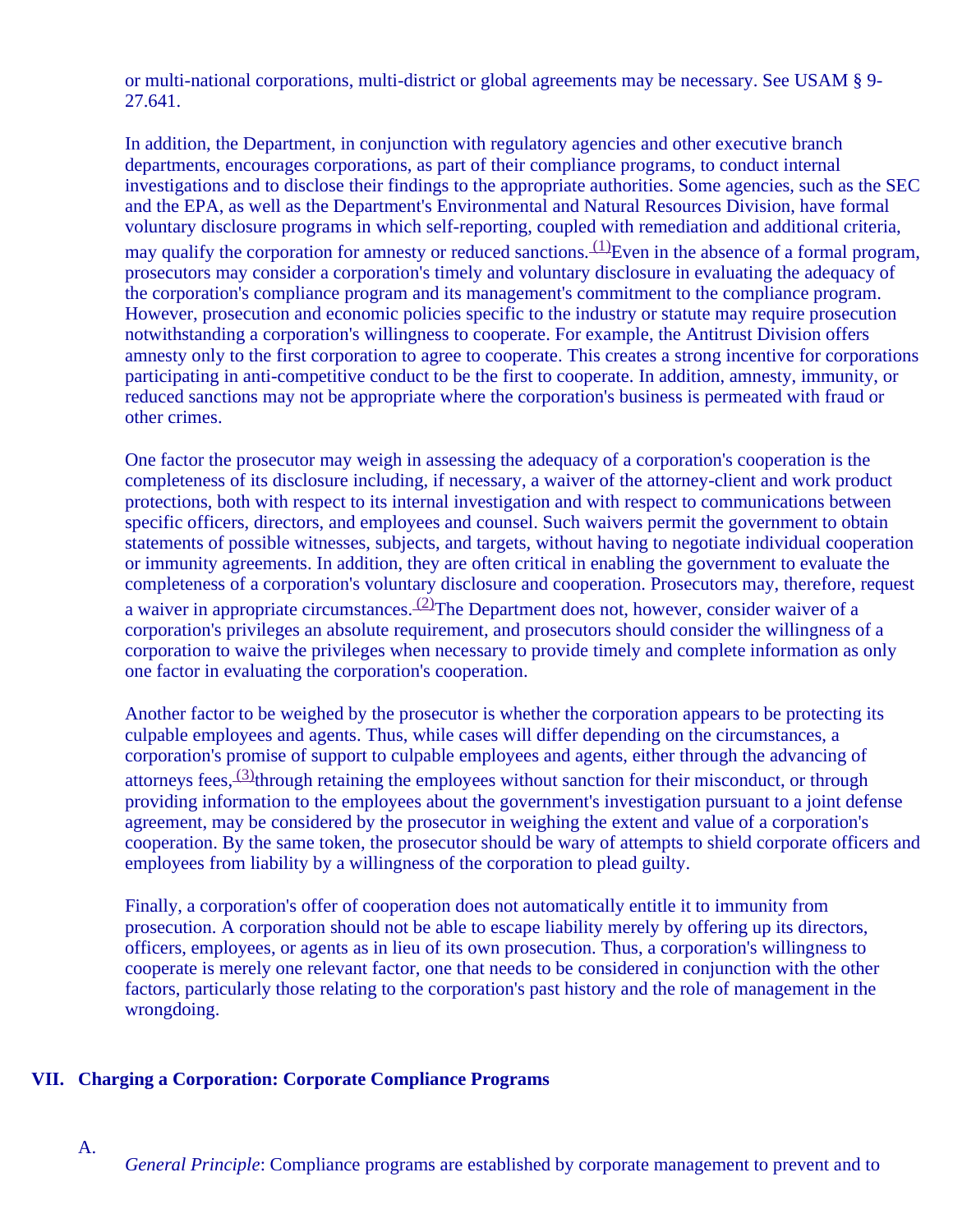detect misconduct and to ensure that corporate activities are conducted in accordance with all applicable criminal and civil laws, regulations, and rules. The Department encourages such corporate self-policing, including voluntary disclosures to the government of any problems that a corporation discovers on its own. However, the existence of a compliance program is not sufficient, in and of itself, to justify not charging a corporation for criminal conduct undertaken by its officers, directors, employees, or agents. Indeed, the commission of such crimes in the face of a compliance program may suggest that the corporate management is not adequately enforcing its program. In addition, the nature of some crimes, *e.g.*, antitrust violations, may be such that national law enforcement policies mandate prosecutions of corporations notwithstanding the existence of a compliance program.

B.

Comment. A corporate compliance program, even one specifically prohibiting the very conduct in question, does not absolve the corporation from criminal liability under the doctrine of respondeat superior. *See United States v. Basic Construction Co*., 711 F.2d 570 (4 th Cir. 1983) ("a corporation may be held criminally responsible for antitrust violations committed by its employees if they were acting within the scope of their authority, or apparent authority, and for the benefit of the corporation, even if ... such acts were against corporate policy or express instructions."). Thus, in *United States v. Hilton Hotels* Corp., 467 F.2d 1000 (9<sup>th</sup> Cir. 1972), *cert. denied*, 409 U.S. 1125 (1973), the Ninth Circuit affirmed antitrust liability based upon a purchasing agent for a single hotel threatening a single supplier with a boycott unless it paid dues to a local marketing association, *even though the agent's actions were contrary to corporate policy and directly against express instructions from his superiors.* The court reasoned that Congress, in enacting the Sherman Antitrust Act, "intended to impose liability upon business entities for the acts of those to whom they choose to delegate the conduct of their affairs, thus stimulating a maximum effort by owners and managers to assure adherence by such agents to the requirements of the Act." $(4)$  It concluded that "general policy statements" and even direct instructions from the agent's superiors were not sufficient; "Appellant could not gain exculpation by issuing general instructions without undertaking to enforce those instructions by means commensurate with the obvious risks." *See also United States v. Beusch*, 596 F.2d 871, 878 (9<sup>th</sup> Cir. 1979) ("[A] corporation may be liable for the acts of its employees done contrary to express instructions and policies, but . . . the existence of such instructions and policies may be considered in determining whether the employee in fact acted to benefit the corporation."); *United States v. American Radiator & Standard Sanitary Corp.*, 433 F.2d 174 (3 rd Cir. 1970) (affirming conviction of corporation based upon its officer's participation in price-fixing scheme, despite corporation's defense that officer's conduct violated its "rigid anti-fraternization policy" against any socialization (and exchange of price information) with its competitors; "When the act of the agent is within the scope of his employment or his apparent authority, the corporation is held legally responsible for it, although what he did may be contrary to his actual instructions and may be unlawful.").

While the Department recognizes that no compliance program can ever prevent all criminal activity by a corporation's employees, the critical factors in evaluating any program are whether the program is adequately designed for maximum effectiveness in preventing and detecting wrongdoing by employees and whether corporate management is enforcing the program or is tacitly encouraging or pressuring employees to engage in misconduct to achieve business objectives. The Department has no formal guidelines for corporate compliance programs. The fundamental questions any prosecutor should ask are: "Is the corporation's compliance program well designed?" and] "Does the corporation's compliance program work?" In answering these questions, the prosecutor should consider the comprehensiveness of the compliance program, the extent and pervasiveness of the criminal conduct; the number and level of the corporate employees involved; the seriousness, duration, and frequency of the misconduct, and any remedial actions taken by the corporation, including restitution, disciplinary action, and revisions to corporate compliance programs. <sup>(5)</sup>Prosecutors should also consider the promptness of any disclosure of wrongdoing to the government and the corporation's cooperation in the government's investigation.

Prosecutors should therefore attempt to determine whether a corporation's compliance program is merely a "paper program" or whether it was designed and implemented in an effective manner. In addition,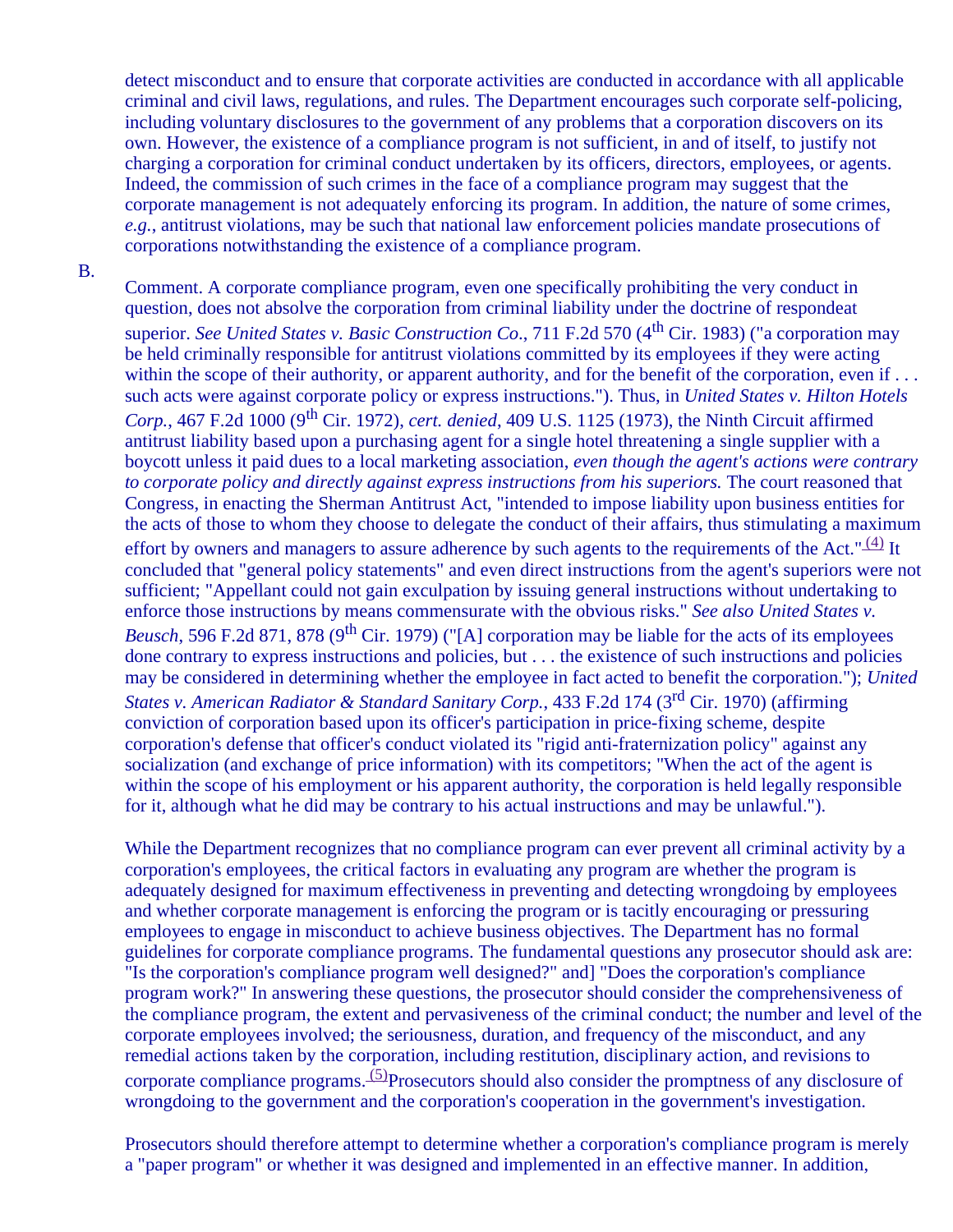prosecutors should determine whether the corporation has provided for a staff sufficient to audit, document, analyze, and utilize the results of the corporation's compliance efforts. In addition, prosecutors should determine whether the corporation's employees are adequately informed about the compliance program and are convinced of the corporation's commitment to it. This will enable the prosecutor to make an informed decision as to whether the corporation has adopted and implemented a truly effective compliance program that, when consistent with other federal law enforcement policies, may result in a decision to charge only the corporation's employees and agents.

Compliance programs should be designed to detect the particular types of misconduct most likely to occur in a particular corporation's line of business. Many corporations operate in complex regulatory environments outside the normal experience of criminal prosecutors. Accordingly, prosecutors should consult with relevant federal and state agencies with the expertise to evaluate the adequacy of a program's design and implementation. For instance, state and federal banking, insurance, and medical boards, the Department of Defense, the Department of Health and Human Services, the Environmental Protection Agency, and the Securities and Exchange Commission have considerable experience with compliance programs and can be very helpful to a prosecutor in evaluating such programs. In addition, the Fraud Section of the Criminal Division, the Commercial Litigation Branch of the Civil Division, and the Environmental Crimes Section of the Environment and Natural Resources Division can assist U.S. Attorneys' Offices in finding the appropriate agency office and in providing copies of compliance programs that were developed in previous cases.

### **VIII. Charging the Corporation: Restitution and Remediation**

- A. *General Principle*: Although neither a corporation nor an individual target may avoid prosecution merely by paying a sum of money, a prosecutor may consider the corporation's willingness to make restitution and steps already taken to do so, as well as other remedial actions such as implementing an effective corporate compliance program, improving an existing one, and disciplining wrongdoers, in determining whether to charge the corporation.
- B. *Comment*: In determining whether or not a corporation should be prosecuted, a prosecutor may consider whether meaningful remedial measures have been taken, including employee discipline and full restitution. <sup>(6)</sup>A corporation's response to misconduct says much about its willingness to ensure that such misconduct does not recur. Thus, corporations that fully recognize the seriousness of their misconduct and accept responsibility for it should be seen to be taking steps to implement the personnel, operational, and organizational changes necessary to establish an awareness among employees that criminal conduct will not be tolerated. Among the factors prosecutors should consider and weigh are whether the corporation appropriately disciplined the wrongdoers and disclosed information concerning their illegal conduct to the government.

Employee discipline is a difficult task for many corporations because of the human element involved and sometimes because of the seniority of the employees concerned. However, while corporations need to be fair to their employees, they must also be unequivocally committed, at all levels of the corporation, to the highest standards of legal and ethical behavior. Effective internal discipline can be a powerful deterrent against improper behavior by a corporation's employees. In evaluating a corporation's response to wrongdoing, prosecutors may evaluate the willingness of the corporation to discipline culpable employees of all ranks and the adequacy of the discipline imposed. The prosecutor should satisfy himself or herself that the corporation's focus is on the integrity and credibility of its remedial and disciplinary measures rather than on the protection of the wrongdoers.

In addition to employee discipline, two other factors in evaluating a corporation's remedial efforts are restitution and reform. As with natural persons, the decision whether or not to prosecute should not depend upon the target's ability to pay restitution. A corporation's efforts to pay restitution even in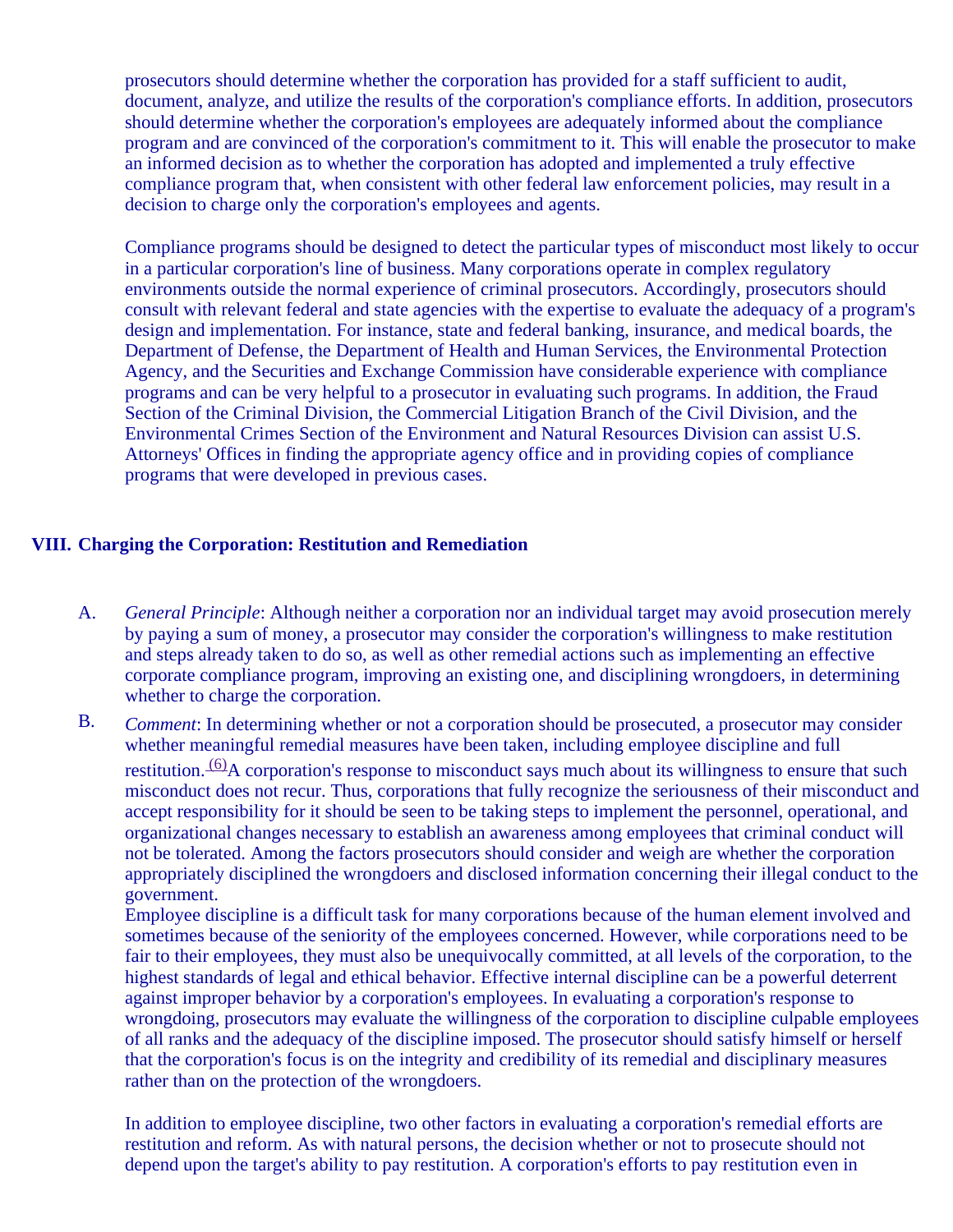advance of any court order is, however, evidence of its "acceptance of responsibility" and, consistent with the practices and policies of the appropriate Division of the Department entrusted with enforcing specific criminal laws, may be considered in determining whether to bring criminal charges. Similarly, although the inadequacy of a corporate compliance program is a factor to consider when deciding whether to charge a corporation, that corporation's quick recognition of the flaws in the program and its efforts to improve the program are also factors to consider.

#### **IX. Charging the Corporation: Collateral consequences**

- A. *General Principle*: Prosecutors may consider the collateral consequences of a corporate criminal conviction in determining whether to charge the corporation with a criminal offense.
- B. *Comment*: One of the factors in determining whether to charge a natural person or a corporation is whether the likely punishment is appropriate given the nature and seriousness of the crime. In the corporate context, prosecutors may take into account the possibly substantial consequences to a corporation's officers, directors, employees, and shareholders, many of whom may, depending on the size and nature (*e.g.*, publicly *vs.* closely held) of the corporation and their role in its operations, have played no role in the criminal conduct, have been completely unaware of it, or have been wholly unable to prevent it. Further, prosecutors should also be aware of non-penal sanctions that may accompany a criminal charges, such as potential suspension or debarment from eligibility for government contracts or federal funded programs such as health care. Whether or not such non-penal sanctions are appropriate or required in a particular case is the responsibility of the relevant agency, a decision that will be made based on the applicable statutes, regulations, and policies.

Virtually every conviction of a corporation, like virtually every conviction of an individual, will have an impact on innocent third parties, and the mere existence of such an effect is not sufficient to preclude prosecution of the corporation. Therefore, in evaluating the severity of collateral consequences, various factors already discussed, such as the pervasiveness of the criminal conduct and the adequacy of the corporation's compliance programs should also be considered in determining the weight to be given to this factor. For instance, the balance may tip in favor of prosecuting corporations in situations where the scope of the misconduct in a case is widespread and sustained within a corporate division (or spread throughout pockets of the corporate organization). In such cases, the possible unfairness of visiting punishment for the corporation's crimes upon shareholders may be of much less concern where those shareholders have substantially profited, even unknowingly, from widespread or pervasive criminal activity. Similarly, where the top layers of the corporation's management or the shareholders of a closely-held corporation were engaged in or aware of the wrongdoing and the conduct at issue was accepted as a way of doing business for an extended period, debarment may be deemed not collateral but a direct and entirely appropriate consequence of the corporation's wrongdoing.

The appropriateness of considering such collateral consequences and the weight to be given them may depend on the special policy concerns discussed in section III,*supra*.

#### **X. Charging a Corporation: Non-Criminal Alternatives**

A. *General Principle*: Although non-criminal alternatives to prosecution often exist, prosecutors may consider whether such sanctions would adequately deter, punish, and rehabilitate a corporation that has engaged in wrongful conduct. In evaluating the adequacy of non-criminal alternatives to prosecution, *e.g*., civil or regulatory enforcement actions, the prosecutor may consider all relevant factors, including: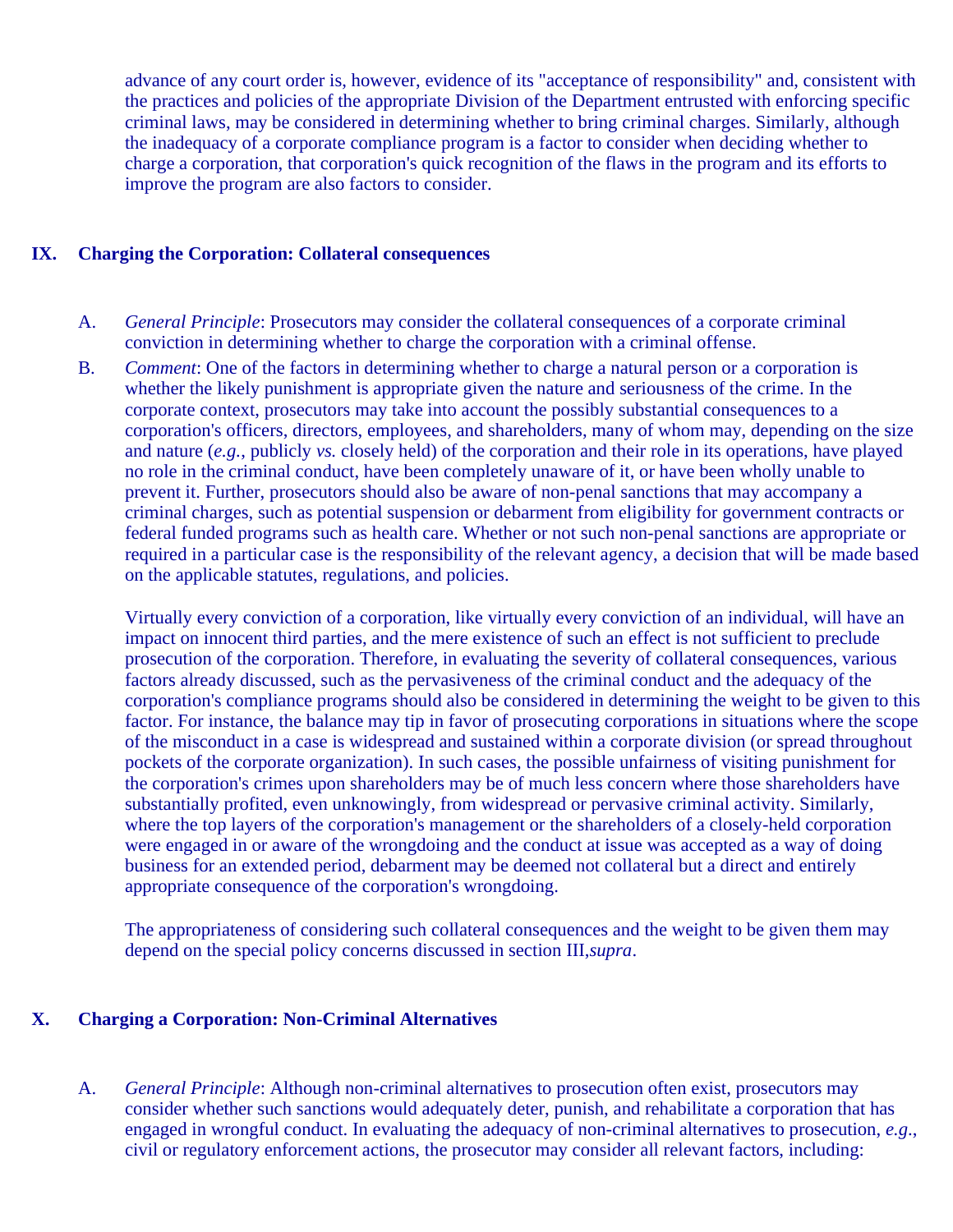- 1. The sanctions available under the alternative means of disposition;
- 2. the likelihood that an effective sanction will be imposed; and
- 3. the effect of non-criminal disposition on Federal law enforcement interests.
- B. *Comment*. The primary goals of criminal law are deterrence, punishment, and rehabilitation. Non-criminal sanctions may not be an appropriate response to an egregious violation, a pattern of wrongdoing, or a history of non-criminal sanctions without proper remediation. In other cases, however, these goals may be satisfied without the necessity of instituting criminal proceedings. In determining whether federal criminal charges are appropriate, the prosecutor should consider the same factors (modified appropriately for the regulatory context) considered when determining whether to leave prosecution of a natural person to another jurisdiction or to seek non-criminal alternatives to prosecution, i.e., the strength of the regulatory authority's interest; the regulatory authority's ability and willingness to take effective enforcement action, the probable sanction if the regulatory authority's enforcement action is upheld, and the effect of a noncriminal disposition on Federal law enforcement interests. *See* USAM §§ 9-27.240, 9-27.250.

## **XI. Charging a Corporation: Selecting Charges**

- A. *General Principle*: Once a prosecutor has decided to charge a corporation, the prosecutor should charge, or should recommend that the grand jury charge, the most serious offense that is consistent with the nature of the defendant's conduct and that is likely to result in a sustainable conviction.
- B. *Comment*: Once the decision to charge is made, the same rules as govern charging natural persons apply. These rules require "a faithful and honest application of the Sentencing Guidelines" and an "individualized assessment of the extent to which particular charges fit the specific circumstances of the case, are consistent with the purposes of the Federal criminal code, and maximize the impact of Federal resources on crime." *See* USAM § 9-27.300. In making this determination, "it is appropriate that the attorney for the government consider, *inter alia*, such factors as the sentencing guideline range yielded by the charge, whether the penalty yielded by such sentencing range . . . is proportional to the seriousness of the defendant's conduct, and whether the charge achieves such purposes of the criminal law as punishment, protection of the public, specific and general deterrence, and rehabilitation." *See* Attorney General's Memorandum, dated October 12, 1993.

## **XII. Plea Agreements with Corporations**

- A. *General Principle*: In negotiating plea agreements with corporations, prosecutors should seek a plea to the most serious, readily provable offense charged. In addition, the terms of the plea agreement should contain appropriate provisions to ensure punishment, deterrence, rehabilitation, and compliance with the plea agreement in the corporate context. Although special circumstances may mandate a different conclusion, prosecutors generally should not agree to accept a corporate guilty plea in exchange for nonprosecution or dismissal of charges against individual officers and employees.
- B.

*Comment*: Prosecutors may enter into plea agreements with corporations for the same reasons and under the same constraints as apply to plea agreements with natural persons. *See* USAM §§ 9-27.400-500. This means, *inter alia*, that the corporation should be required to plead to the most serious, readily provable offense charged. As is the case with individuals, the attorney making this determination should do so "on the basis of an individualized assessment of the extent to which particular charges fit the specific circumstances of the case, are consistent with the purposes of the federal criminal code, and maximize the impact of federal resources on crime. In making this determination, the attorney for the government consider, *inter alia*, such factors as the sentencing guideline range yielded by the charge, whether the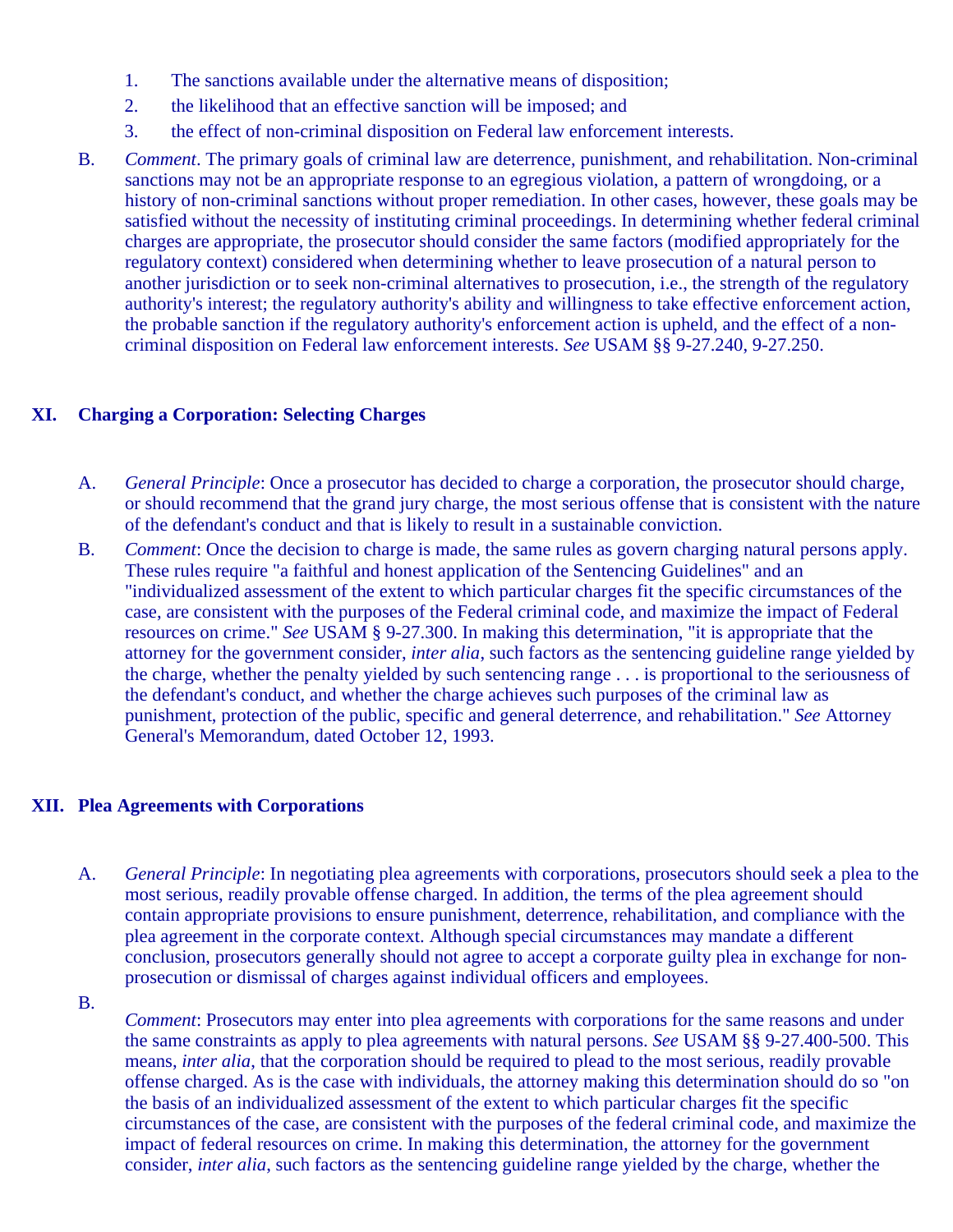penalty yielded by such sentencing range . . . is proportional to the seriousness of the defendant's conduct, and whether the charge achieves such purposes of the criminal law as punishment, protection of the public, specific and general deterrence, and rehabilitation." *See* Attorney General's Memorandum, dated October 12, 1993. In addition, any negotiated departures from the Sentencing Guidelines must be justifiable under the Guidelines and must be disclosed to the sentencing court. In addition, corporations should be made to realize that pleading guilty to criminal charges constitutes an admission of *guilt* and not merely a resolution of an inconvenient distraction from its business. Thus, as with natural persons, pleas should be structured so that the corporation may not later "proclaim lack of culpability or even complete innocence." *See* USAM §§ 9-27.420(b)(4), 9-27.440, 9-27.500. Thus, for instance, there should be placed upon the record a sufficient factual basis for the plea to prevent later corporate assertions of innocence.

A corporate plea agreement should also contain certain provisions that recognize the nature of the corporate "person" and ensure that the principles of punishment, deterrence, and rehabilitation are met. In the corporate context, punishment and deterrence are generally accomplished by substantial fines, mandatory restitution, and institution of appropriate compliance measures, including, if necessary, continued judicial oversight or the use of special masters. *See* U.S.S.G. §§ 8B1.1, 8C2.1, *et seq*. In addition, where the corporation is a government contractor, permanent or temporary debarment may be appropriate. Where the corporation was engaged in government contracting fraud, a prosecutor may not negotiate away an agency's right to debar or to list the corporate defendant.

In negotiating a plea agreement, prosecutors should also consider the deterrent value of prosecutions of individuals within the corporation. Therefore, one factor that a prosecutor may consider in determining whether to enter into a plea agreement is whether the corporation is seeking immunity for its employees and officers or whether the corporation is willing to cooperate in the investigation of culpable individuals. Generally, prosecutors should rarely negotiate away individual criminal liability in a corporate plea.

Rehabilitation, of course, requires that the corporation undertake to be law-abiding in the future. It is, therefore, appropriate to require the corporation, as a condition of probation, to implement a compliance program or to reform an existing one. As discussed above, prosecutors may consult with the appropriate state and federal agencies and components of the Justice Department to ensure that a proposed compliance program is adequate and meets industry standards and best practices. *See* section VII, *supra*.

In plea agreements in which the corporation agrees to cooperate, the prosecutor should ensure that the cooperation is complete and truthful. To do so, the prosecutor may request that the corporation waive the attorney-client and work product privileges, make employees and agents available for debriefing, disclose the results of its internal investigation, file appropriate certified financial statements, agree to governmental or third-party audits, and take whatever other steps are necessary to ensure that the full scope of the corporate wrongdoing is disclosed and that the responsible culprits are identified and, if appropriate, prosecuted. *See generally* section VIII, *supra*.

#### **Footnotes**

1. In addition, the Sentencing Guidelines reward voluntary disclosure and cooperation with a reduction in the